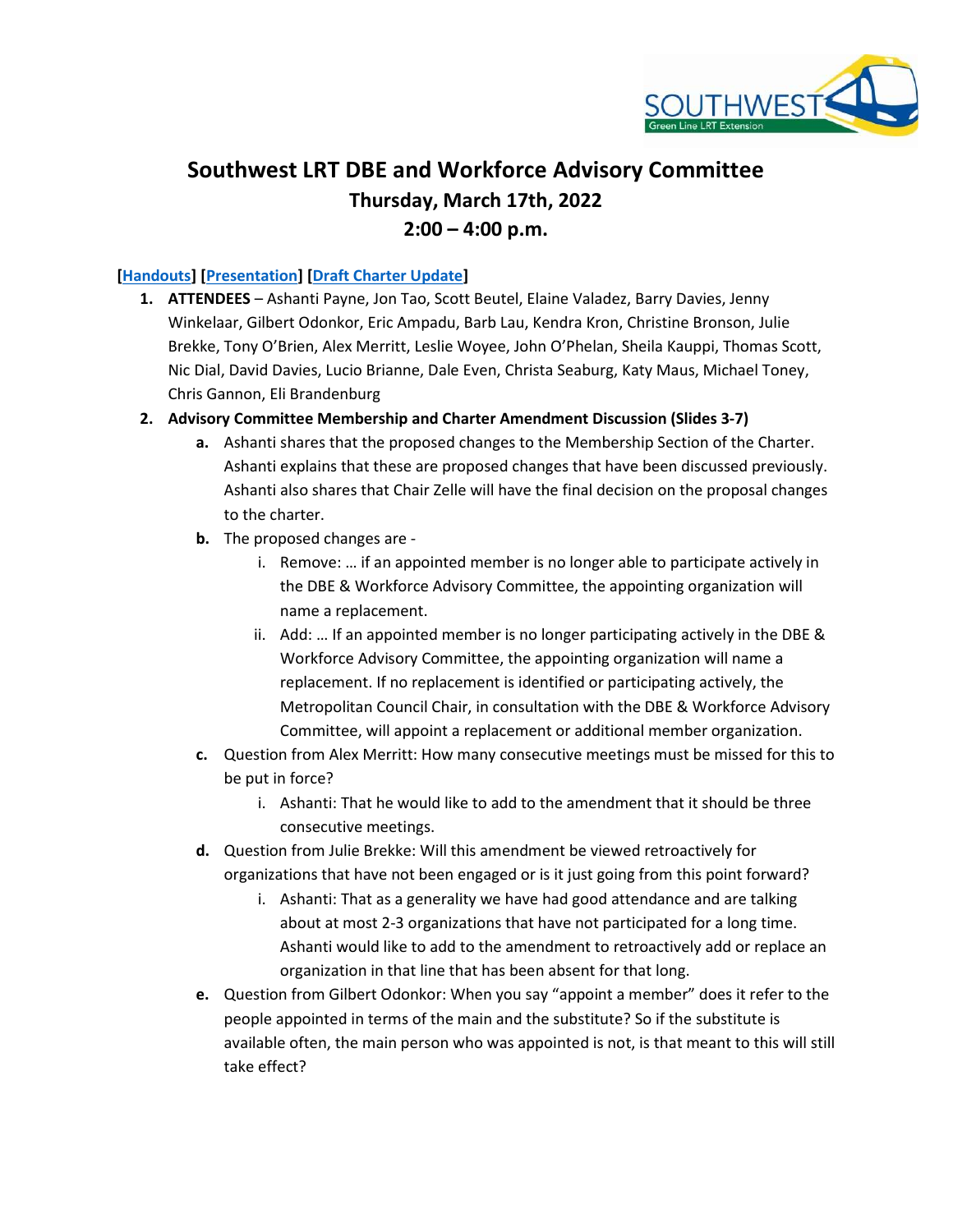

- i. Ashanti says no, this amendment is really about the entity or agency that is absent and does not have any main or substitute participating actively.
- f. Question from Alex Merritt: I think the 90 day piece makes sense then, that, "if no replacement is identified or participating actively after ninety days, the met council will
	- i. Ashanti: Yes, and just to recap, the proposed changes to the proposed amendment are one, to add the ninety days, three consecutive meetings where the appointed members and no alternative has attended, then the chair in consultation with the committee will appoint a replacement or additional member organization.
- g. Comment from John Ophalen: I was thinking of the retroactive piece and I'm wondering since that is a sudden decision here that we may want to figure out how to give them thirty days and the next meeting can ask them to be removed, but between now, if we are going retroactive do this we can provide that thirty day time to communicate to them and if we don't hear back from them, we've done our due diligence with these proposed changes.
	- i. Ashanti: That seems reasonable and unless there is any objection he proposes to move forward with that process.
- h. Question from Elaine Valadez: It is my understanding that you and Selema have tried several times to reach out to MEDA, for example, who has not participated for several months, and have not been able to get a response, am I correct on that??
	- i. Ashanti: You are correct, but he does not think it will do any harm giving them an additional 30 days to respond.
- i. Ashanti moves on to the next proposed amendment change to the Membership List:
	- i. Proposed: Add an additional bullet to membership list:
		- 1. Up to 3 Construction Trade Unions (Must be from different trades)
- j. Barry Davies says he is fine with additional unions being a part of this. He does say this committee was set up with the intention to not have that many Union representation on the board, but that he is fine with having more. Barry also makes clear that the Union only trains people, it does not hire, it is the contractors that hire.
- k. Question from Barry Davies: I'm taking a building trade spot and then there'll be three construction trade unions, is that instead of the Minneapolis Building Trades or in addition t?
	- i. Ashanti clarifies that it would be two additional trade unions along with the Minneapolis Building trades Union.
- l. Ashanti shares the proposed changes to the At-Large section.
- m. The proposed changes are:

\_\_\_\_"

i. Remove: … If an appointment at-large member is no longer able to participate in the DBE & Workforce Advisory Committee, the Chair will appoint a replacement.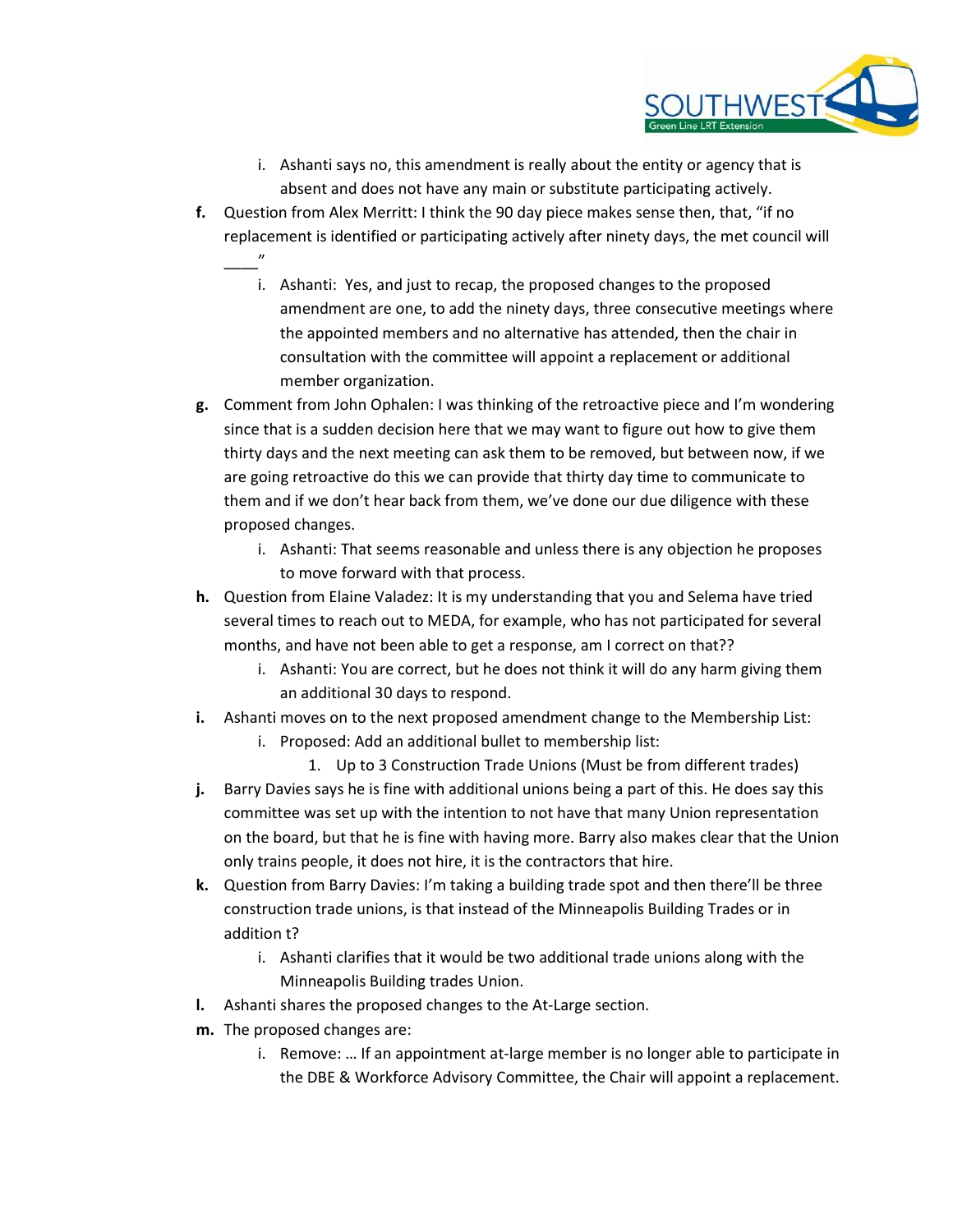

- ii. Add: …if an appointed at-large member is no longer participating actively in the DBE & Workforce Advisory Committee, the Metropolitan Council Chair, in consultation with the DBE & Workforce Advisory Committee, will appoint a replacement or additional member organization.
- n. Question from Alex Merritt: I just want to revisit the point Barry had made around the fact that contractors hire versus the trade unions themselves. I just want to understand this a little better and if does this give us the goal that were going after, or is there something else we really need to be looking at?
	- i. Ashanti: Yes, the contractors do the hiring, and either you are already a member, they do contact the unions to get people off their bench, in terms of apprenticeships, the union opens up the apprenticeship at designated times according to their bylaws and rules of their union, but even still that, apprentice would have to get a job with a contractor and then they can get sponsored into the union by the contract.
	- ii. Christa Seaburg adds: That is for a large majority of the trades, but there are the license trades, such as electricians that do have to go through union trading first, there are certain certifications that they have to do first before they can think about hiring them onto their projects.
	- iii. Barry adds that the point he brought it up is because if we're trying to increase and check on the participation on this project just by having more union representatives, it is not going to necessarily ensure that. He also adds that operators can sponsor someone in their apprenticeship and then as long as they can pass the Ramsey test, they're a union member. Christa is right about the electricians and sheet metal, but for most of the crafts that are working on the light rail, the Union contractors can bring members in.
- o. John Ophelan comments: The goal of this proposed changes is really about people coming to our meetings and expanding the union membership. He did want to comment that the Associated general Contractors of Minnesota Survey, which is over twohundred, in 2020 30% of the companies didn't even use the JETCs, and 30% seldomly used it. In 2021 40% didn't use the JETC's and 23% seldom used them. So the critical part is that contractors use the JETCs with qualified and trained workers that can do the work and that we've worked hard to try to get people into our apprenticeship programs. And we really need the contractors to reach back out to those JETCs. The data is there, we can show it. The discussion is about the proposed charter changes, but I think the board should know this and its important we get these contractors to pick up the phone and call the JETCs, the ones that are not doing that.
	- i. Ashanti: I just want to add that this points out the desire to hear from different unions because there are differences not only in terms of the rules but how long it takes to go from apprentice to journey worker. There's also in our region a shortage of skilled labor in some of the trades, which impacts different trades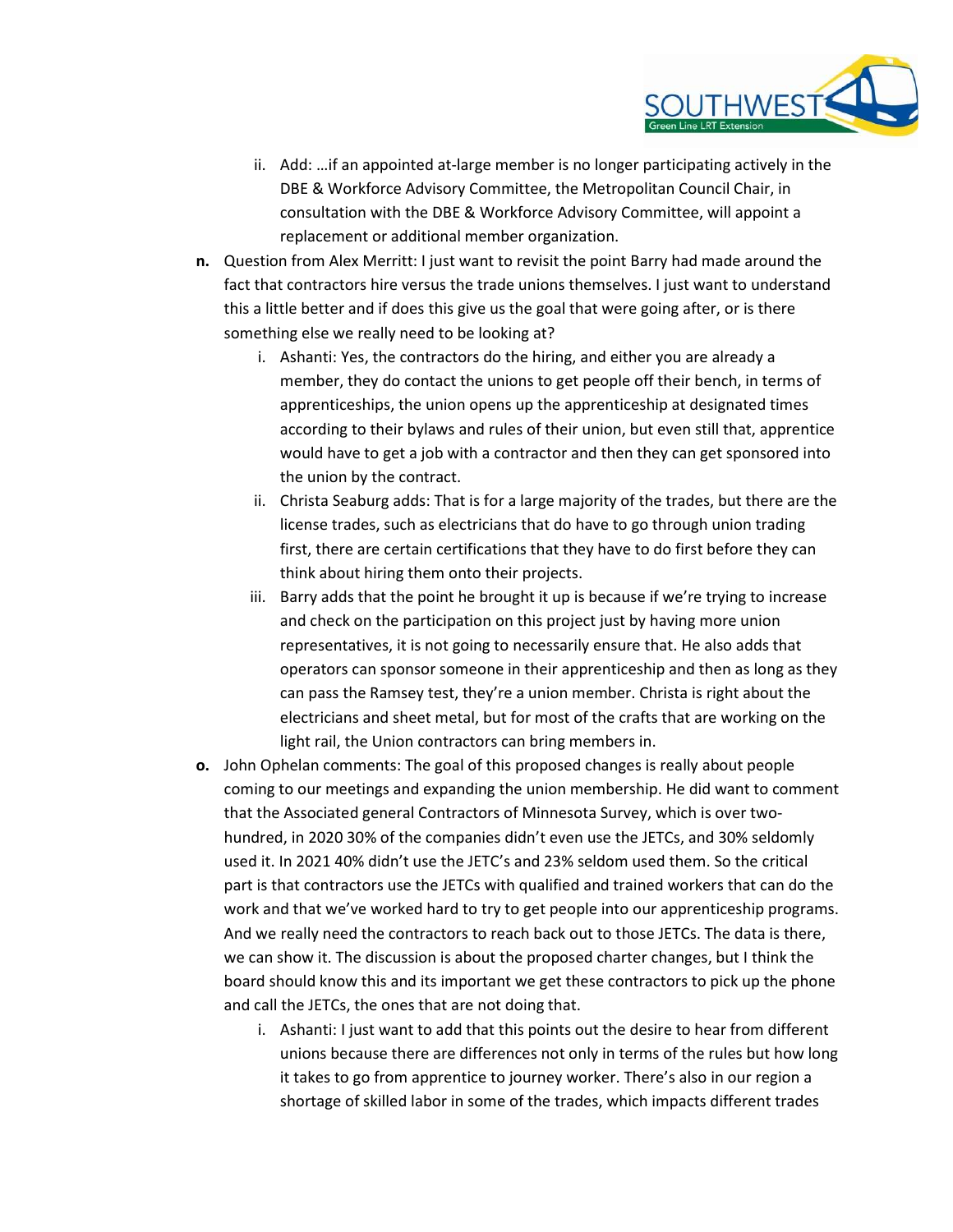

differently, and I think that its important that the committee members understand that, and those that are in position to assist and to not only assist the contractors but also the trade unions, we need to have a strategy where we have those shortages in our region, because the ultimate goal is to strengthen the economy of this region. So I know that we do have workers on this project from outside Minnesota, the twin cities region, and Wisconsin, but we definitely want to make sure we can strengthen this region in this economy.

- p. Vote on Charter Amendment Passes 11 to 0 (4 were not present).
	- i. Ashanti Payne Yes
	- ii. Scott Beutel Yes
	- iii. Barry Davies Yes
	- iv. Gilbert Odonkor Yes
	- v. Barb Lau Yes
	- vi. Marvin Smith Not Present
	- vii. Sheila Olson Not Present
	- viii. Julie Brekke Yes
	- ix. Tony O'Brien Yes
	- x. MEDA representative Not Present
	- xi. Alex Merritt Yes
	- xii. Leslie Woyee Yes
	- xiii. Hire MN Not Present
	- xiv. JohnO'Phelan Yes
	- xv. Mary Schmidt Yes

#### 3. GREEN LINE EXTENSION PROJECT UPDATE By David Davies and Nic Dial (Slides 8-17)

- a. David shares information on the LRT construction sequencing and status. David says they are currently 60% complete on the project. The initial phase of the construction with the site prep is pretty much complete. They are currently in the thick of civil construction.
- b. David also shares they have initiated construction on the systems side of things with APJV.
- c. David shares some Civil Construction challenges and key issues, including the addition of the corridor wall in the Brenmar area, the Secant pile (retaining) wall in the Kenilworth corridor, and the addition of the Eden Prairie Town Center Station.
- d. David shares some revisions on the Civil Construction schedule and cost changes due to these key issues.
	- i. There has been an addition of 34 months onto the project which is still being worked out with LMJV.
- e. David shares information on the project budget, and that additional funding will be needed to complete the project. They are working with partners to identify available funding solutions.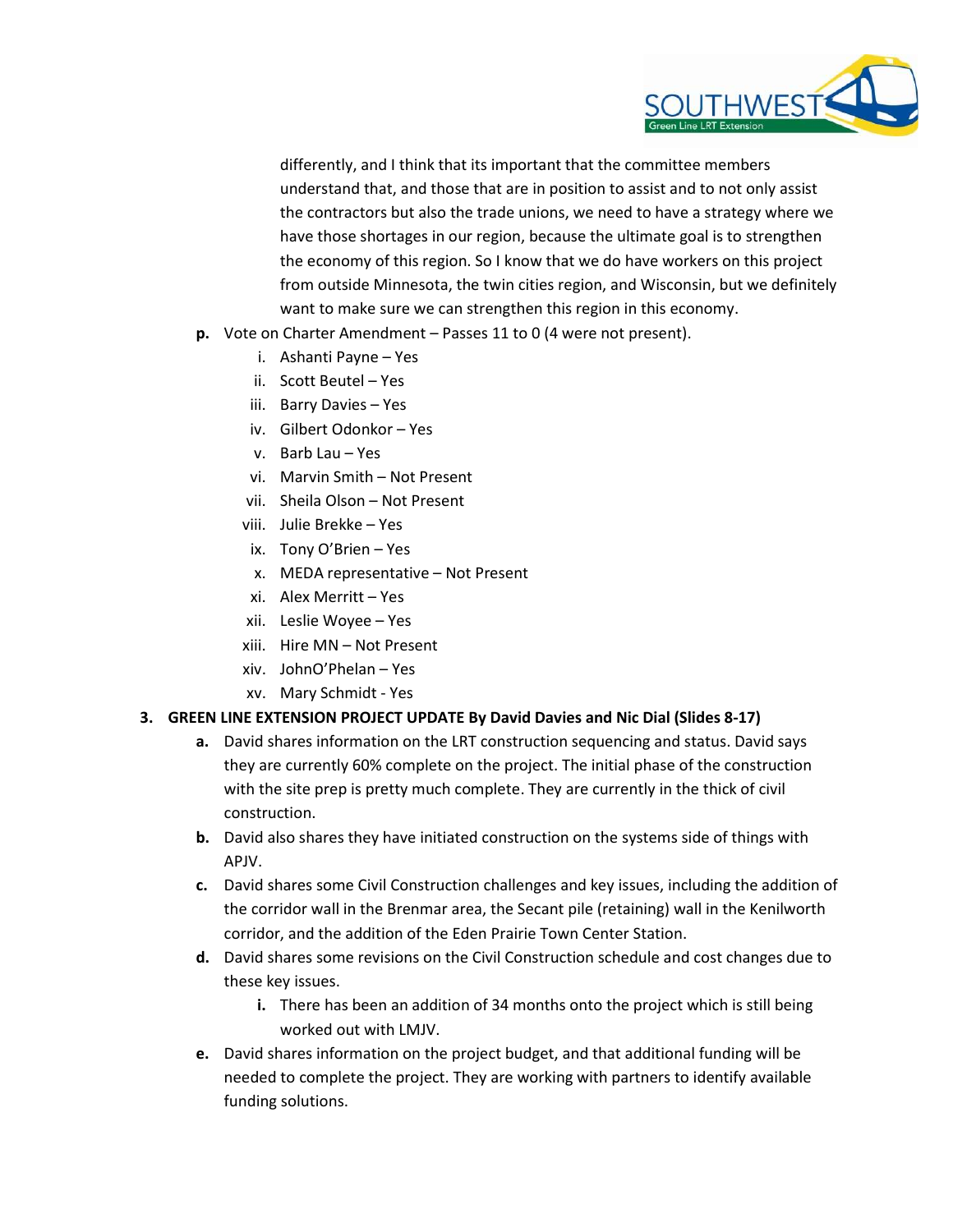

- f. David shares some national comparisons in relation to the cost of the project per mile, noting that even though it has increased, it is still in line with complex projects across the nation.
- g. Question from Alex Merrit: How does this compare to the cost of projects within the Twin Cities?
	- i. David says it is mor expensive, the original green line was about \$90 million per mile. Nicholas says they are doing a lot more structures compared to older projects, specifically the Kenilworth corridor. This is way bigger than previous projects.
- h. David shares some upcoming community outreach events, including public construction tours, pop-up events, and continued weekly/ bi-weekly construction updates.

### 4. DBE ACHEIVEMNT REPORTING

- a. DBE Progress Reports by Jon Tao (Slides 18-24)
	- i. Jon shares the DBE achievement as of January 31, 2022. Total DBE% to date across all contracts are at 20.4% out of the 15% goal. Progress is good according to Jon regarding DBE achievement progress.
	- ii. Jon shares information about the settlement agreement regarding cost escalation and various change orders with the Joint Venture.
	- iii. DBE participation on the Civil contract is currently plateaued at 21.0%.
	- iv. DBE participation on the Systems contract is at 15.6%.
	- v. DBE participation on the Franklin contract is 19.0%.
	- vi. Jon shares the disaggregated data for the Civil, Systems, and Franklin contracts.

#### b. Civil: LMJV DBE Activities by Christa Seaberg (Slides 25-30)

- i. Christa shares LMJV's list of current DBE participation.
- ii. Christa shares that the participation has plateaued due to slow down fo work during the winter season, but still has many DBEs working on the project.
- iii. Christa shares their DBE Highlight of the Month, which was several firms owned by woman in recognition of Woman in Construction Week. 10+ woman-owned DBEs are working on the SWLRT project. Over \$38 million WBE/DBE contract values Paid to date.
- iv. Christa shares the LMJV DBE assistance update. This includes meeting with DBEs throughout the life of the project to assist them with items such as: invoicing, material and equipment, bonding/ insurance, and workforce development.
- v. Christa shares LMJV's update on change orders thru 02/15, which was approved at \$199,307,110 and DBE job-to-date participation is at 20.65%.
- c. Systems: APJV DBE Activities by Chris Gannon and Mike Toney (Slides 31-35)
	- i. Chris shares APJV's one month look ahead, which includes Material storage buildout in Golden Valley, delivery of TPSS 304 to the Golden Valley Warehouse, and work with Gunnar Electric and Public Solutions.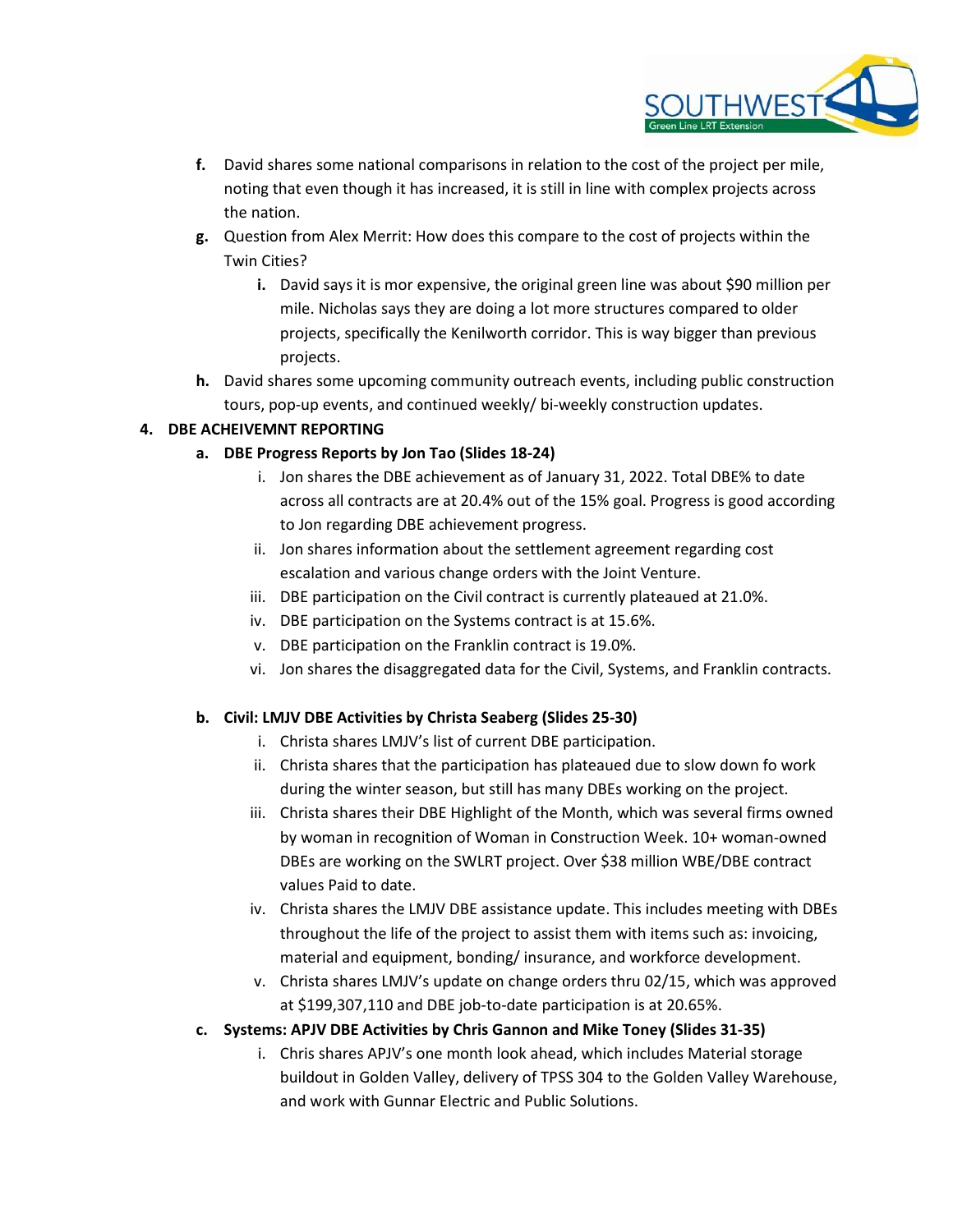

- ii. Chris shares a potential new DBE subcontractor that will be added to the project, Elite Fiber Optics, which will supply and install fiber optic cable.
- iii. Chris shares APJV DBE commitment plan, which includes an addition of \$1.4 million in DBE commitment since the start of the project.
- iv. Chris shares APJV's update on change orders, which are approved thru 02/1/22 at \$12,067,611, and DBE job-to-date participation is at 16.0%.

#### 5. WORKFORCE PARTICIPATION REPORTING

- i. Question from Barb Lau: There were two new DBEs added onto the Franklin project last month that we did not discuss, could we get more information on that? They were Dziedzic Caulking and Hydro-Vac. Looking at the last change order, they were deducted from the contract.
	- 1. Jon: I believe we covered this last September, but there was miscommunication between LS Black team and they had some staff changes. They ended up not utilizing hydro-van as they had initially intended, but they were able to get Hydro-vac onto a change order that occurred in November. That change order hasn't been reflected in the billing yet. Regarding Dziedzic Caulking, I believe their scope of work, it was something that had occurred earlier on, and it also involved a change over in their staff where it was not communicated.

#### d. Workforce Participation Reports by Elaine Valadez and Brianne Lucio (Slides 36-47)

- i. Elaine shares the Civil workforce participation percentages. They are sitting at 27,787 hours for the month of January, with 1,897,356 total hours. To date, women are at 8.24% and POCI are at 23.35%. Overall, 0.64% are unspecified.
- ii. Elaine shares the breakdown of workforce participation hours by ethnicity/gender for Civil.
- iii. Elaine shares the cumulative workforce participation for the Civil contract.
- iv. Elaine shares the Civil Workforce Trucking Participation hours where MBE is at 26,639 hours, ZTS is at 4,372 hours, and Rock-On Trucks is at 1,375 hours.
- v. Brianne shares the Civil workforce participation disaggregated.
- vi. Elaine shares the Franklin &M Workforce participation percentage. They are sitting at 341 hours for the month of January, with 112,261 total hours. To date, women are at 8.89%. and POCI are at 23.22%. Overall, 4.59% are unspecified.
- vii. Elaine shares the breakdown of workforce participation by ethnicity/Gender for Franklin O&M.
- viii. Elaine shares the systems workforce participation percentage. They are sitting at 4 hours for the month of January, with a total of 2,795 hours. To date, they are at 11.41% for women, and 13.45% for POCI.
- ix. Elaine shares the breakdown of workforce participation by ethnicity/Gender for the Systems project.
- e. Civil: LMJV Workforce Activities by Christa Seaberg (Slides 48-53)